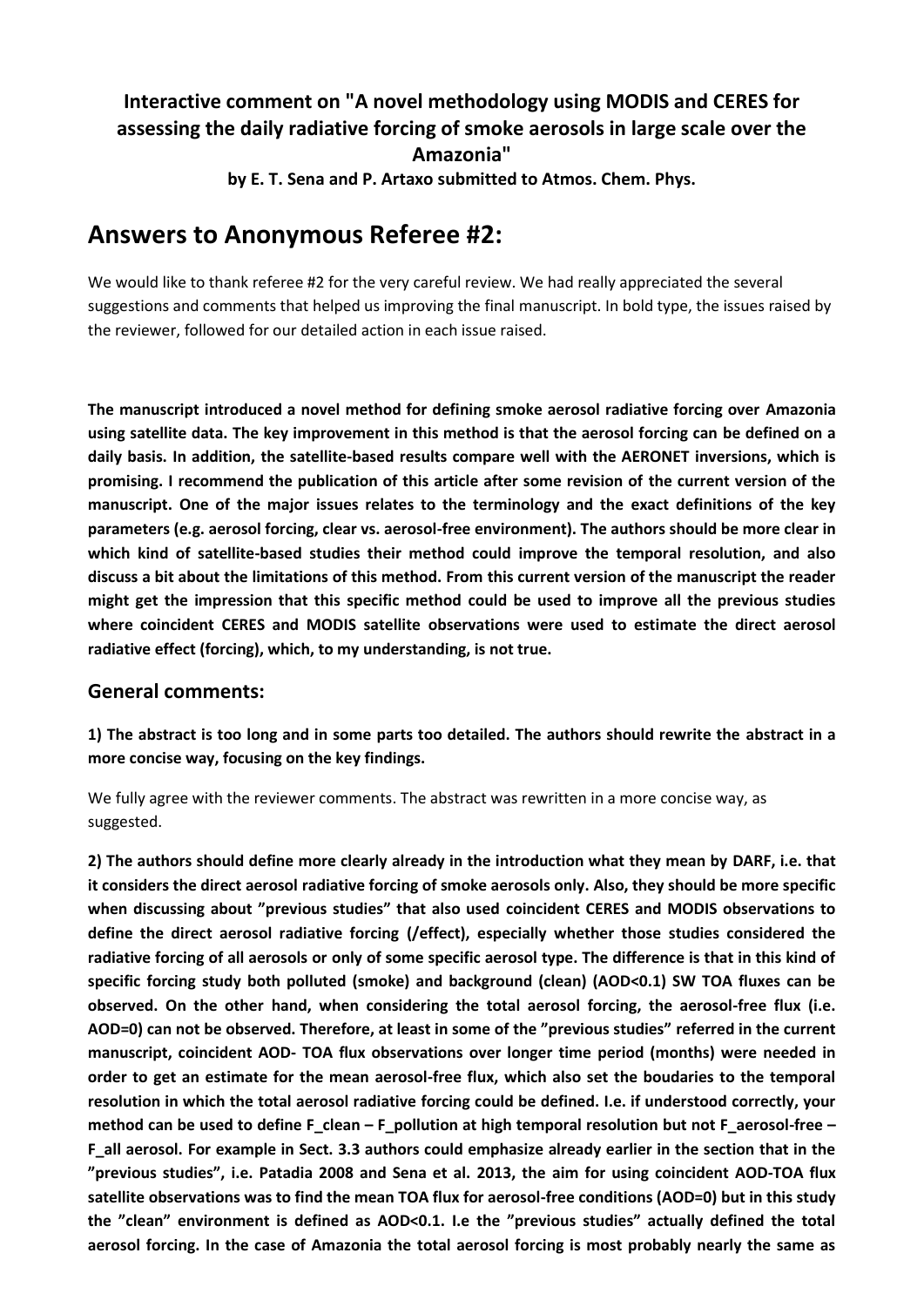#### **smoke aerosol forcing, but generalizations to other kind of environments do not necessarily work similar way.**

We've really appreciated the referee's suggestions on how to improve the introduction and clarify the differences between the methodology introduced in this work and previous studies. Both, the introduction and section 3.3, were modified in the revised manuscript in order to explain the differences between the total DARF and smoke DARF. However, as aerosol-free conditions (AOD=0) don't exist, considering a more realistic clean condition (that is, defining Fclean in the presence of background aerosols) could be regarded as an improvement over previous methodologies. Since background aerosols are always present in the atmosphere, the contribution of background aerosols to the radiative balance should not be considered as forcing in the strict sense. In fact, as pointed out above by the referee, some authors define the contribution of background + polluted aerosols as the direct radiative effect instead of direct radiative forcing (eg., Yu et al., 2006).

## **3) The water vapour content variation had been taken into account in the radiative transfer simulations but how large effect these variations could have when defining the instantaneous satellite-based forcing?**

That is an interesting and relevant question. CERES does not take into account water vapor variations to define its angular distribution models (ADMs), used to convert radiances to flux. Since CERES ADMs are defined based on monthly averages, there could be a bias at the flux at the TOA when water vapor is higher or lower than the monthly average. However, since the forcing is the subtraction of fluxes in background and polluted conditions, we expect those biases in water vapor to play a smaller role in the DARF. To accurately answer this question, it would be necessary to define empirical ADMs from CERES radiance measurements, using a similar approach to the one used by Patadia et al., 2011 paper to account for aerosol anisotropy. Instead of taking aerosol variations into account, as Patadia et al., 2011 did, one could study how water vapor content modifies radiances and build flux retrievals from the new empirical ADMs. Although this could be studied in the future, we believe this approach is beyond the scope of this work.

#### **4) In Sect. 3.3. the discussion about Figure 5 could be more concise, the different explanations could be e.g. listed and then discussed in more detail.**

We thank the referee for this suggestion. The discussion about Figure 5 was reformulated, as well as section 3.3, in order to make the whole section more clear and concise.

### **5) Since this method defines only cloud-free smoke aerosol forcing, the authors could give a rough estimate of how large proportion of all the possible satellite overpasses are cloud-free (and cloudy) during the forest fire season over Amazonia.**

Thank you for raising this important point. We've included an estimation of the percentage of cloud-free and cloudy areas over the Amazonia during the studied period, based on MODIS Level 3 cloud fraction retrievals. This product indicates that during the studied period (August to September) the cloud fraction over Amazonia is on average about 47%, during Terra morning passage (about 10:30 AM LT), increasing to about 56%, during the afternoon (Aqua passage time is about 1:30 PM LT).

## **Specific comments:**

**Sect. 4: "Validation of aerosol forcing" (also later in the Section); I would suggest to use "comparison" instead of "validation" since both the AERONET inversions and the model simulations are not "direct" measurements.**